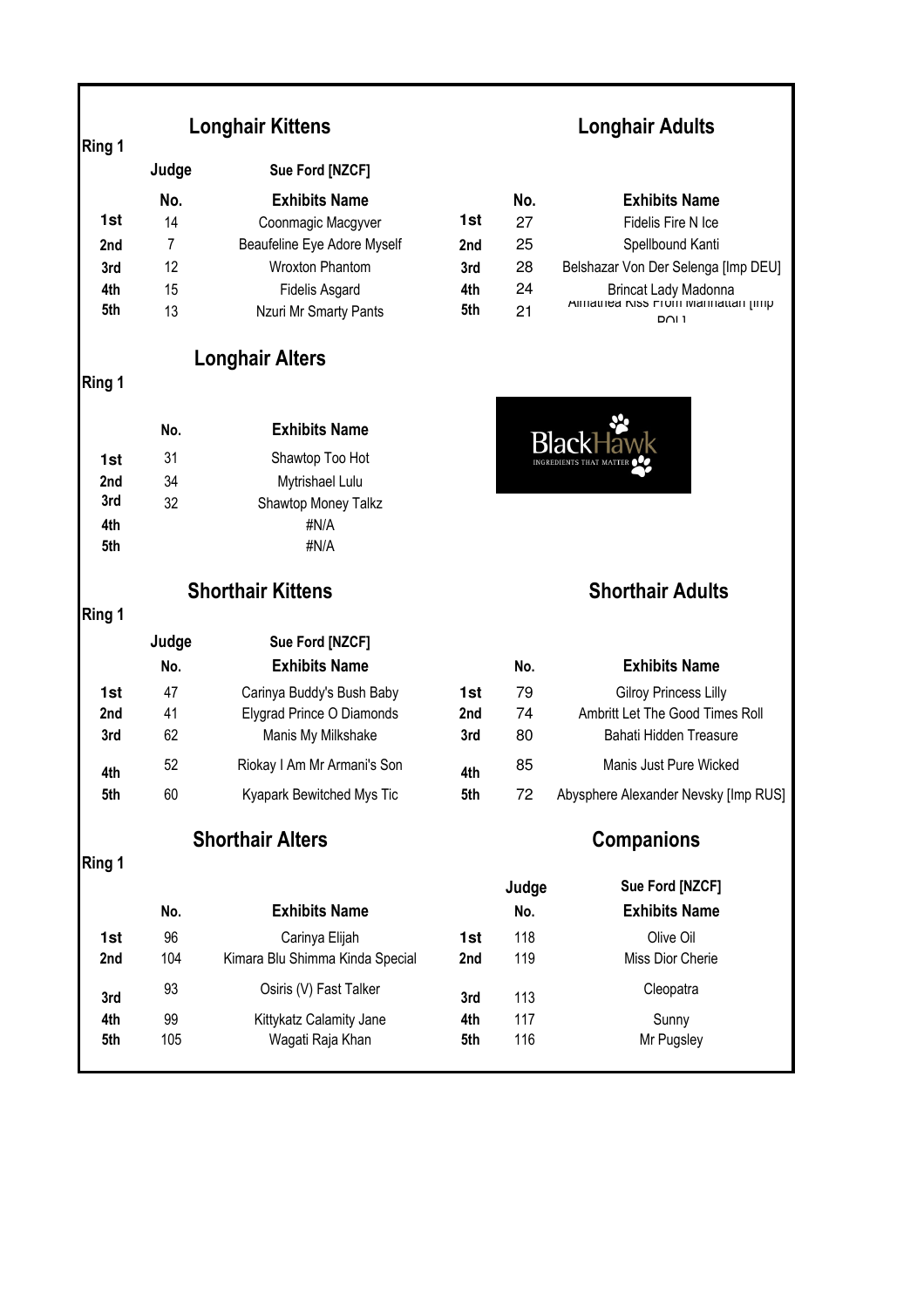| <b>Longhair Kittens</b> |
|-------------------------|
|-------------------------|

|                 | Judge | Barbara La Rocca            |                 |     |                                        |
|-----------------|-------|-----------------------------|-----------------|-----|----------------------------------------|
|                 | No.   | <b>Exhibits Name</b>        |                 | No. | <b>Exhibits Name</b>                   |
| 1st             | 12    | <b>Wroxton Phantom</b>      | 1st             | 27  | Fidelis Fire N Ice                     |
| 2 <sub>nd</sub> |       | Beaufeline Eye Adore Myself | 2 <sub>nd</sub> | 28  | Belshazar Von Der Selenga [Imp DEU]    |
| 3rd             | 14    | Coonmagic Macgyver          | 3rd             | 25  | Spellbound Kanti                       |
| 4th             | 13    | Nzuri Mr Smarty Pants       | 4th             | 21  | Almathea Kiss From Manhattan [Imp POL] |
| 5th             | 8     | Stenmah Kahlua On Ice       | 5th             | 23  | <b>Krichmort Beauty Marxs</b>          |

### **Longhair Alters**

**Ring 2** 

**Ring 2** 

|     | No. | <b>Exhibits Name</b> |
|-----|-----|----------------------|
| 1st | 31  | Shawtop Too Hot      |
| 2nd | 32  | Shawtop Money Talkz  |
| 3rd | 34  | Mytrishael Lulu      |
| 4th | 29  | #N/A                 |
| 5th |     | #N/A                 |

### **Shorthair Kittens Shorthair Adults**

**Ring 2** 

| sıng z          |       |                               |                 |     |                             |
|-----------------|-------|-------------------------------|-----------------|-----|-----------------------------|
|                 | Judge | <b>Barbara La Rocca</b>       |                 |     |                             |
|                 | No.   | <b>Exhibits Name</b>          |                 | No. | <b>Exhibits Name</b>        |
| 1st             | 43    | Osiris (V) Surrender          | 1st             | 71  | Jesseniah Kimmimela Adanyah |
| 2 <sub>nd</sub> | 44    | <b>Blazer Hallmark Harley</b> | 2 <sub>nd</sub> | 73  | Carinya Silver Siren        |
| 3rd             | 47    | Carinya Buddy's Bush Baby     | 3rd             | 80  | Bahati Hidden Treasure      |
| 4th             | 49    | Misaleas I'm Your Man         | 4th             | 85  | Manis Just Pure Wicked      |
| 5th             | 41    | Elygrad Prince O Diamonds     | 5th             | 76  | Charlbury Commando          |

**Shorthair Alters Companions** 

**Ring 2** 

| <b>Ben Dyett [QFA]</b><br>Judge |
|---------------------------------|
| <b>Exhibits Name</b>            |
| Miss Dior Cherie                |
| Sunny                           |
| Cleopatra                       |
| Olive Oil                       |
| Mr Pugsley                      |
|                                 |



 **Longhair Adults**

| NO. | <b>EXHIDIIS NATILE</b>      |
|-----|-----------------------------|
| 71  | Jesseniah Kimmimela Adanyah |
| 73  | Carinya Silver Siren        |
| 80  | Bahati Hidden Treasure      |
| 85  | Manis Just Pure Wicked      |
| 76  | Charlbury Commando          |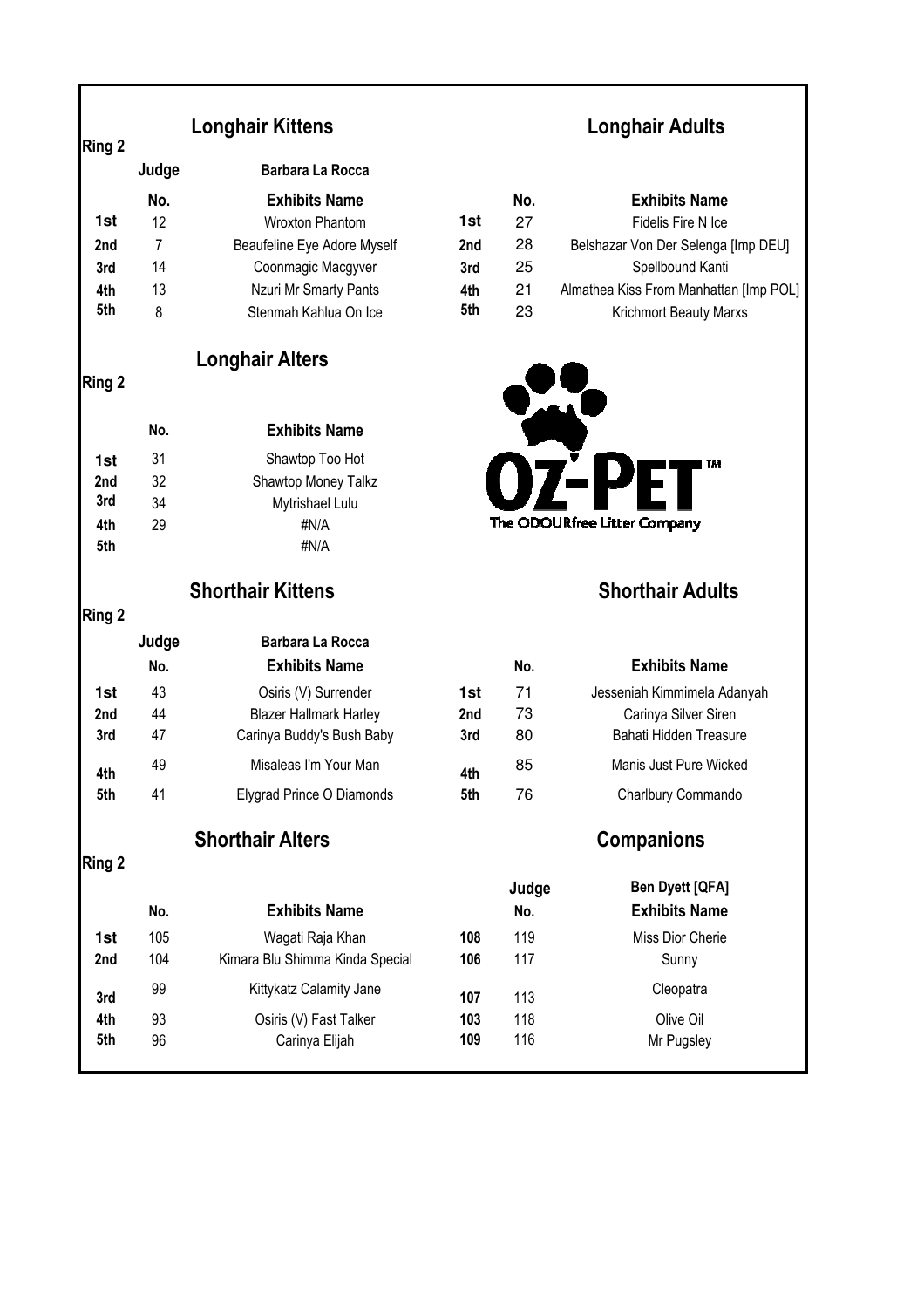| Ring 3     | <b>Longhair Kittens</b>  |                                 | <b>Longhair Adults</b> |                         |                                            |  |
|------------|--------------------------|---------------------------------|------------------------|-------------------------|--------------------------------------------|--|
|            | Judge                    | <b>Bernadette Roberts [CQI]</b> |                        |                         |                                            |  |
|            | No.                      | <b>Exhibits Name</b>            |                        | No.                     | <b>Exhibits Name</b>                       |  |
| 1st        | 14                       | Coonmagic Macgyver              | 1st                    | 21                      | Almathea Niss From Manhattan jimp<br>ו ו∩ם |  |
| 2nd        | 12                       | <b>Wroxton Phantom</b>          | 2nd                    | 27                      | Fidelis Fire N Ice                         |  |
| 3rd        | $\overline{7}$           | Beaufeline Eye Adore Myself     | 3rd                    | 25                      | Spellbound Kanti                           |  |
| 4th        | 3                        | Markin Feel The Thunder         | 4th                    | 28                      | Belshazar Von Der Selenga [Imp DEU]        |  |
| 5th        | 15                       | <b>Fidelis Asgard</b>           | 5th                    | 24                      | Brincat Lady Madonna                       |  |
|            |                          | <b>Longhair Alters</b>          |                        |                         |                                            |  |
| Ring 3     |                          |                                 |                        |                         |                                            |  |
|            | No.                      | <b>Exhibits Name</b>            |                        |                         |                                            |  |
| 1st        | 31                       | Shawtop Too Hot                 |                        |                         | Genetic Pet Care                           |  |
| 2nd        | 32                       | Shawtop Money Talkz             |                        |                         |                                            |  |
| 3rd        | 34                       | Mytrishael Lulu                 |                        |                         |                                            |  |
| 4th        |                          | #N/A                            |                        |                         | chemical                                   |  |
| 5th        |                          | #N/A                            |                        |                         |                                            |  |
|            | <b>Shorthair Kittens</b> |                                 |                        | <b>Shorthair Adults</b> |                                            |  |
| Ring 3     |                          |                                 |                        |                         |                                            |  |
|            | Judge                    | Chris Merritt [CQI]             |                        |                         |                                            |  |
|            | No.                      | <b>Exhibits Name</b>            |                        | No.                     | <b>Exhibits Name</b>                       |  |
| 1st        | 60                       | Kyapark Bewitched Mys Tic       | 1st                    | 77                      | Yahztak Misaki                             |  |
| 2nd        | 65                       | Benzots Nikolai Korsalov        | 2nd                    | 71                      | Jesseniah Kimmimela Adanyah                |  |
| 3rd        | 41                       | Elygrad Prince O Diamonds       | 3rd                    | 74                      | Ambritt Let The Good Times Roll            |  |
| 4th        | 44                       | <b>Blazer Hallmark Harley</b>   | 4th                    | 72                      | Abysphere Alexander Nevsky [Imp RUS]       |  |
| 5th        | 43                       | Osiris (V) Surrender            | 5th                    | 80                      | Bahati Hidden Treasure                     |  |
|            | <b>Shorthair Alters</b>  |                                 |                        | <b>Companions</b>       |                                            |  |
| Ring 3     |                          |                                 |                        |                         |                                            |  |
|            |                          |                                 |                        | Judge                   | <b>Bernadette Roberts [CQI]</b>            |  |
|            | No.                      | <b>Exhibits Name</b>            |                        | No.                     | <b>Exhibits Name</b>                       |  |
| 1st        | 93                       | Osiris (V) Fast Talker          | 1st                    | 114                     | Antony                                     |  |
| 2nd        | 99                       | Kittykatz Calamity Jane         | 2nd                    | 113                     | Cleopatra                                  |  |
|            | 106                      | Catempire Merlin The Wizard of  |                        | 118                     | Olive Oil                                  |  |
| 3rd<br>4th | 102                      | Aussieposhpaws<br>Manis Leo     | 3rd<br>4th             | 119                     | Miss Dior Cherie                           |  |
| 5th        | 92                       | Byanda Wait Until Dark          | 5th                    | 115                     | Morticia                                   |  |
|            |                          |                                 |                        |                         |                                            |  |

Г